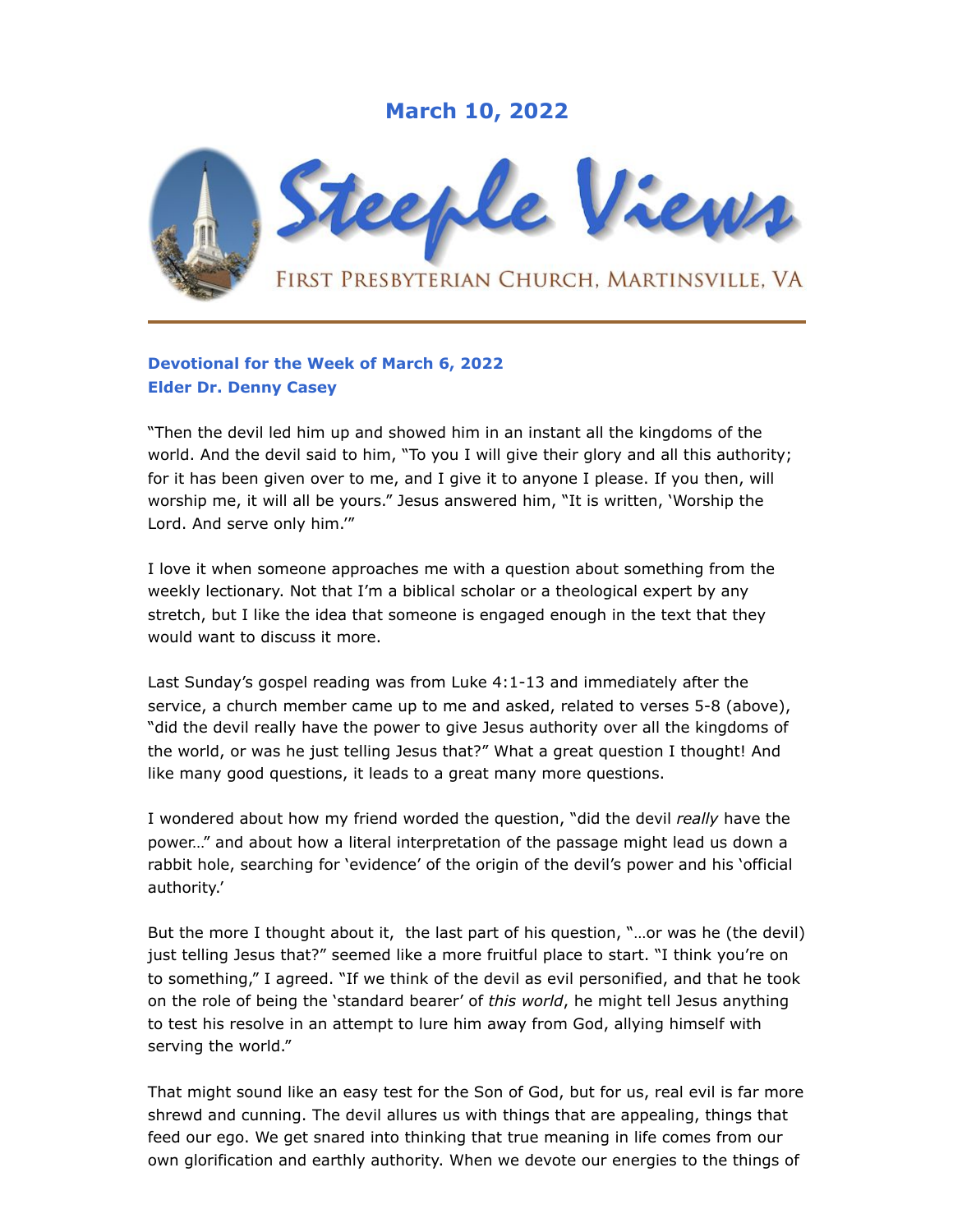this world, we have less time for God. Maybe that's where the devil's real power comes from.

Jesus shows us, ultimate authority - all honor and glory - belongs to God and to God alone. We might be tempted into thinking that if only Jesus was king of the world, then all our problems would be solved. But Jesus was never to be that kind of king. Playing the world's game, even for a good purpose, would be to risk serving something less than God.

Prayer

Father in heaven, only you are the one true living God whose love endures from one generation to another. Give me an undivided heart to serve you wholeheartedly and without rival. In Jesus' name, I pray. Amen.

In Christ,

Denny

[View this email in your browser](https://mailchi.mp/3c98f88f5fa4/steeple-views-for-february-17-5763601?e=[UNIQID]) • [Forward to a friend](http://us2.forward-to-friend.com/forward?u=61ff3bd45c5534f4c40472caf&id=773e032140&e=[UNIQID])

# *The Church is Open for In-Person Worship Service!*

**The safety of our congregation and community** are our highest priority. In light of increasing infections due to the OMICRON variant and in order to follow state and local guidelines and CDC recommendations, we strongly recommend that everyone, regardless of vaccination status, wear a face covering that covers your nose and mouth while anywhere inside the church and sanctuary.

**The church office will open for limited appointments.** Please call to schedule. Please enter at the narthex for Sunday worship and during the week use the back door at the portico.

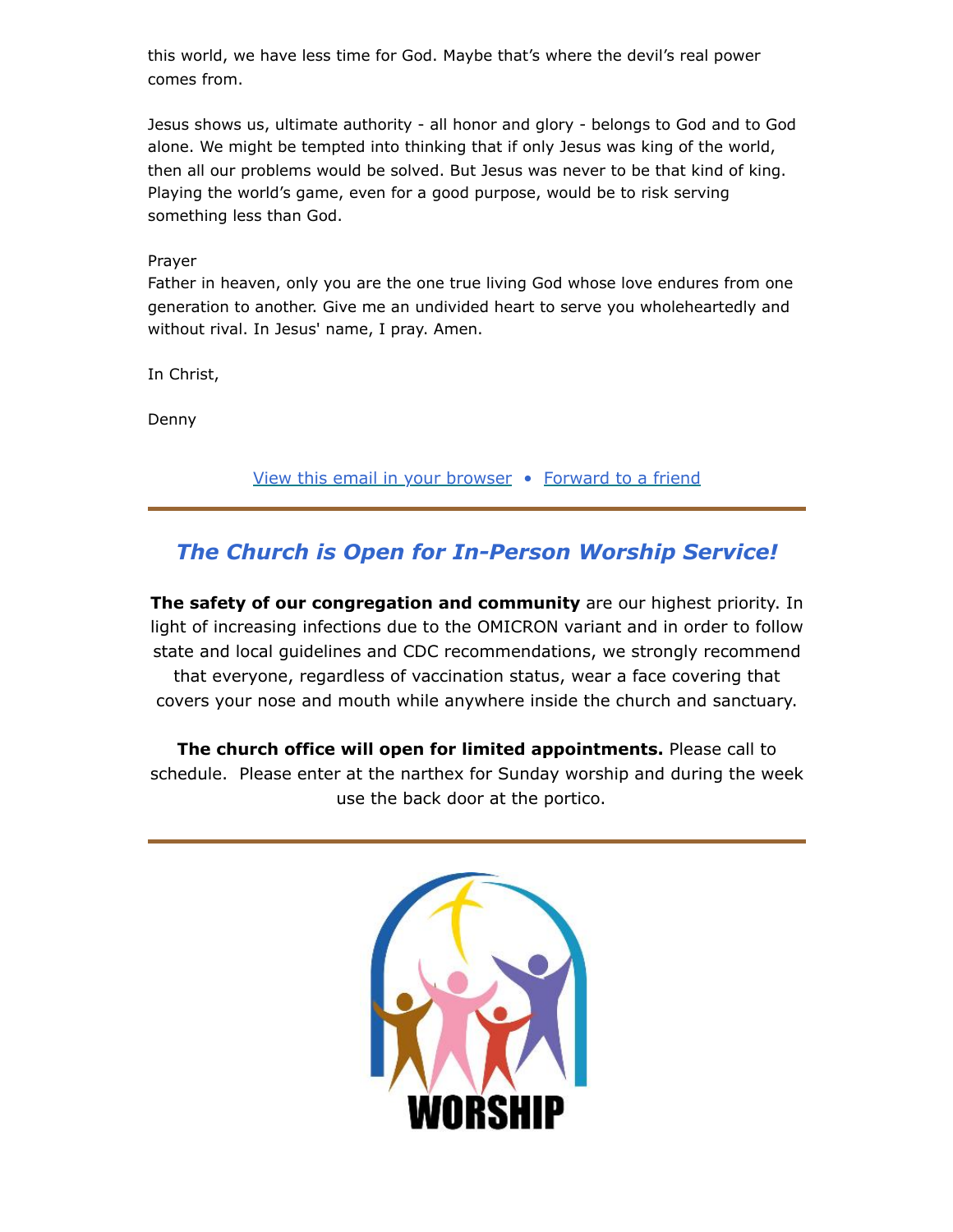Please join us for the **Second Sunday in Lent** either **in person** or via **Facebook live** at 10:00 AM

Sermon by Elder Denny Casey

#### *Undeterred*

Based on Luke 13:31-35 and Psalm 27

## **Children of Ukraine**



This youngster lives in one of the children's homes in Kryvyi Rih, Ukraine's seventh largest city and the largest in the Dnipropetrovska Oblast. The Dnipropetrovska Oblast borders the two Russian-leaning regions, Donetsk and Luhansk. As of today, March 1, the fighting is 3 hours away. They were hit on Thursday night by rockets from the Russian forces but it's been quiet since.

Many wonder what they can could do in this tragic situation. Here's one option. We still have a funding channel open to the children's homes in Kryvyi Rih. The urgent funding needs are generators and food and medical supplies and can still be purchased locally, though they are in short supply. Donations may be made at the following Facebook link and will be sent immediately. Alternatively, grants and donations may be sent to "Peacework" at 620 N. Main St., Suite 306, Blacksburg, VA 24060. Peacework is a volunteer program affiliated with Community College Ministries in Blacksburg. There are no fees. 100% of the donation will go to the orphanages in Ukraine and donations are tax-deductible.

<https://www.facebook.com/donate/650310939581953/>

Steve Darr, Community College Ministries [540-230-8581,](tel:540-230-8581) steve@peacework.org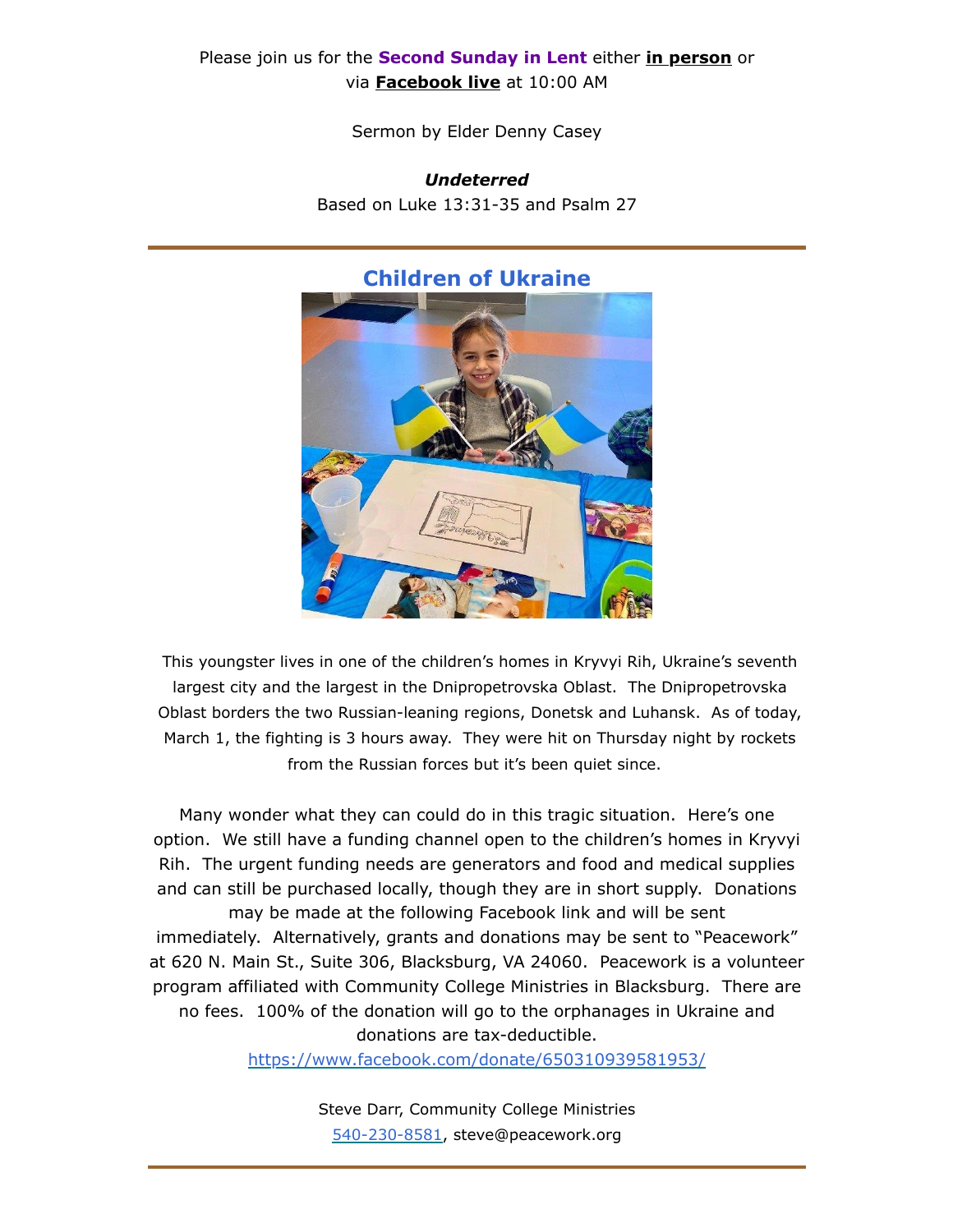# **Upcoming Events and Announcements**

**CHICAGO on stage at Magna Vista HS March 11-13.** Briana Tatum and Caroline Kirby will be performing.

**Choir rehearsal and handbell rehearsal** start Wednesday, March 16. Handbells - 6-7:00 p.m. Choir 7-8:00 p.m.

**Easter lilies** can be ordered now through Sunday, March 27. Order forms are located in the pews. Put them in with the offering or drop them off at the office.

**The Community Breakfast** is Saturday, March 19 lead by Brooke and Chuck Cundiff and will be served in a drive thru format. Volunteers are needed to cook and prepare from 7-8:30 a.m. and to serve and clean up from 8:30-10:00 a.m. Contact Brooke if you are available to help ([276-340-6124](tel:276-340-6124) or [bchnfamily@gmail.com\)](mailto:bchnfamily@gmail.com).

**Mystery Mission Madness**: A mission event for middle & high school youth will be taking place on **Saturday, March 19** from 1-5pm at Covenant Presbyterian Church in Roanoke. Registration forms can be found here: peakspresbytery.org/winter-retreat [Please return forms to Sam or the church office by Monday March, 14. Fo](http://peakspresbytery.org/winter-retreat)r more info, contact Sam: [sam@peakspresbytery.org](mailto:sam@peakspresbytery.org)

Plans are underway for **confirmation class** to take place this Spring. If your child  $(8<sup>th</sup>$  grade or older) has not been through confirmation and would like to take part, please contact Sam [\(sam@peakspresbytery.org\)](mailto:sam@peakspresbytery.org). For those already signed up, more details will be coming soon!

### **Prayer Requests**

These members and friends of the congregation need our prayers:

#### **PRAYER CONCERNS**

Karen Shook Family, Ruth Aaron (Pinkards), Pat Baumann, Georgette Bishop, Ernest and Merilyn Bremner (S. Ford), Mike Boswell, Catherine Bridges, Jim Brunt (N. Davis' brother),



Tommy Cobb (M. Dunn), Judy Epperly (Nancy Baker), Daniel Handy, Iliene Hite, Leonard Kelley (Monica Stevens' brother), Betty Carol Lamm, Mary Manning, Laura Stevens Milton, Dru Rothrock, Troy Spencer (Pam Rakes' father), Scott Stevens (M. Stevens), Bruce Thomas (M. Stevens), Carl Utley, Tammy Tucker Wardinski (Susan Pilson), persecuted Christians and all refugees and immigrants forced to flee their countries due to violence and tyranny.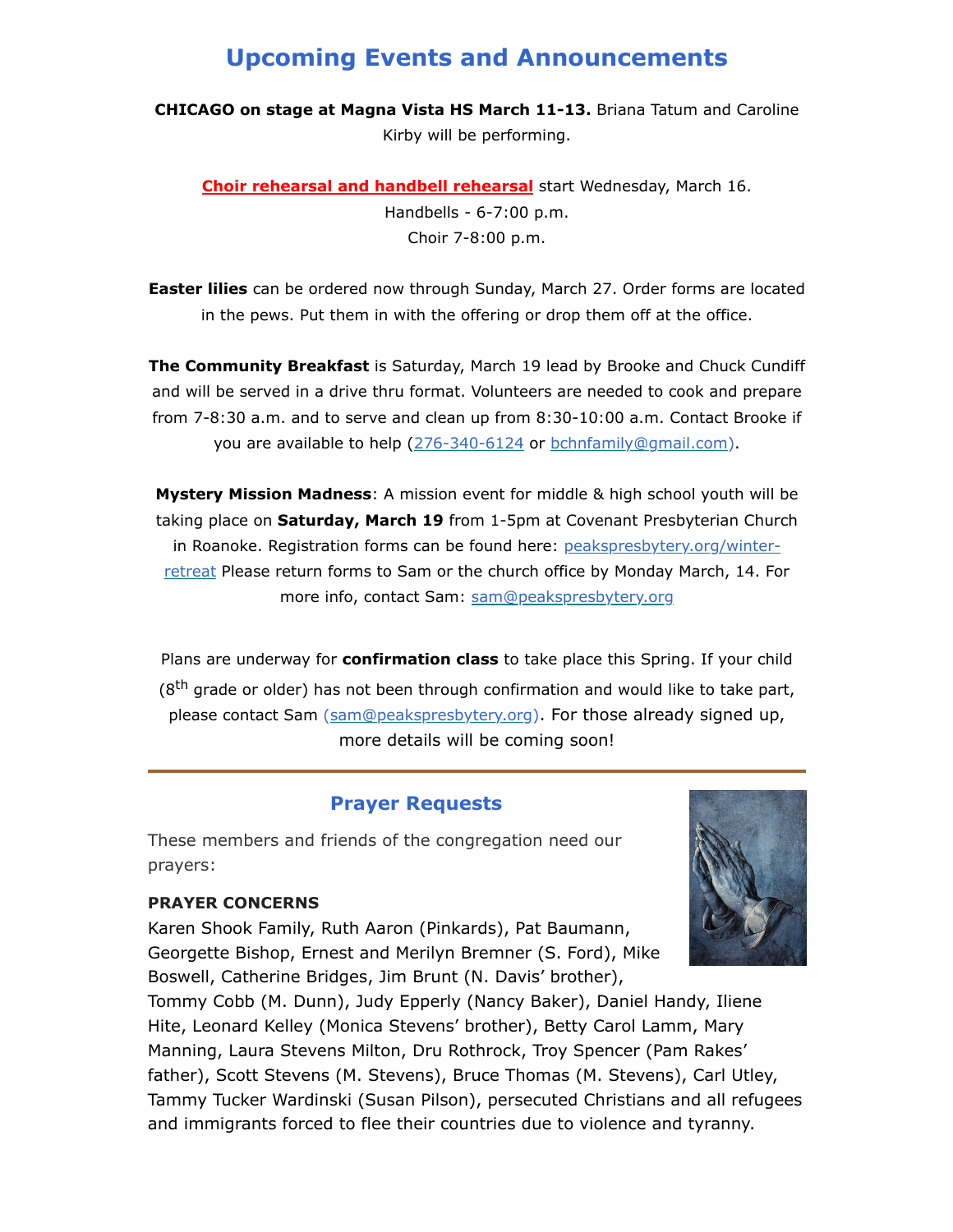Please submit prayer requests to Rita in the church office,  $(276)$  632-3431, [office@fpcmartinsvilleVA.org](mailto:office@fpcmartinsvilleVA.org).

# **Congregational Care and Fellowship**

If you are in need of prayer, a meal, transportation, etc...due to a death in the family or the birth of a baby, please reach out to the Congregational Care and Fellowship committee by contacting Pearl Minter at 276 340-3476.

# *Grace Network Donations*

The 1st quarter 2022 food donation item is **Baking Mix (small) or Flour**



Please consider donating extra when you are able to get out and about as your donations will become more important than ever.

# *Hygiene Items - We are always in need of these items!*

*\*Items may be brought to church but please call the office to make sure Rita is there. Alternatively, you may drop off at Grace Network, Monday - Friday, 9-2 PM*



*Steeple Views* is published weekly on Thursdays. **DEADLINE** for submission of articles is Tuesday evening.

If you have information you want included in Steeple Views, **PLEASE SEND TO**: [fpcsteepleviews@gmail.com.](http://fpcsteepleviews@gmail.com/) If you send to another email address, the information may get lost and subsequently not included in the newsletter.

We reserve the right to edit all submissions. Sharon Kirby, Editor

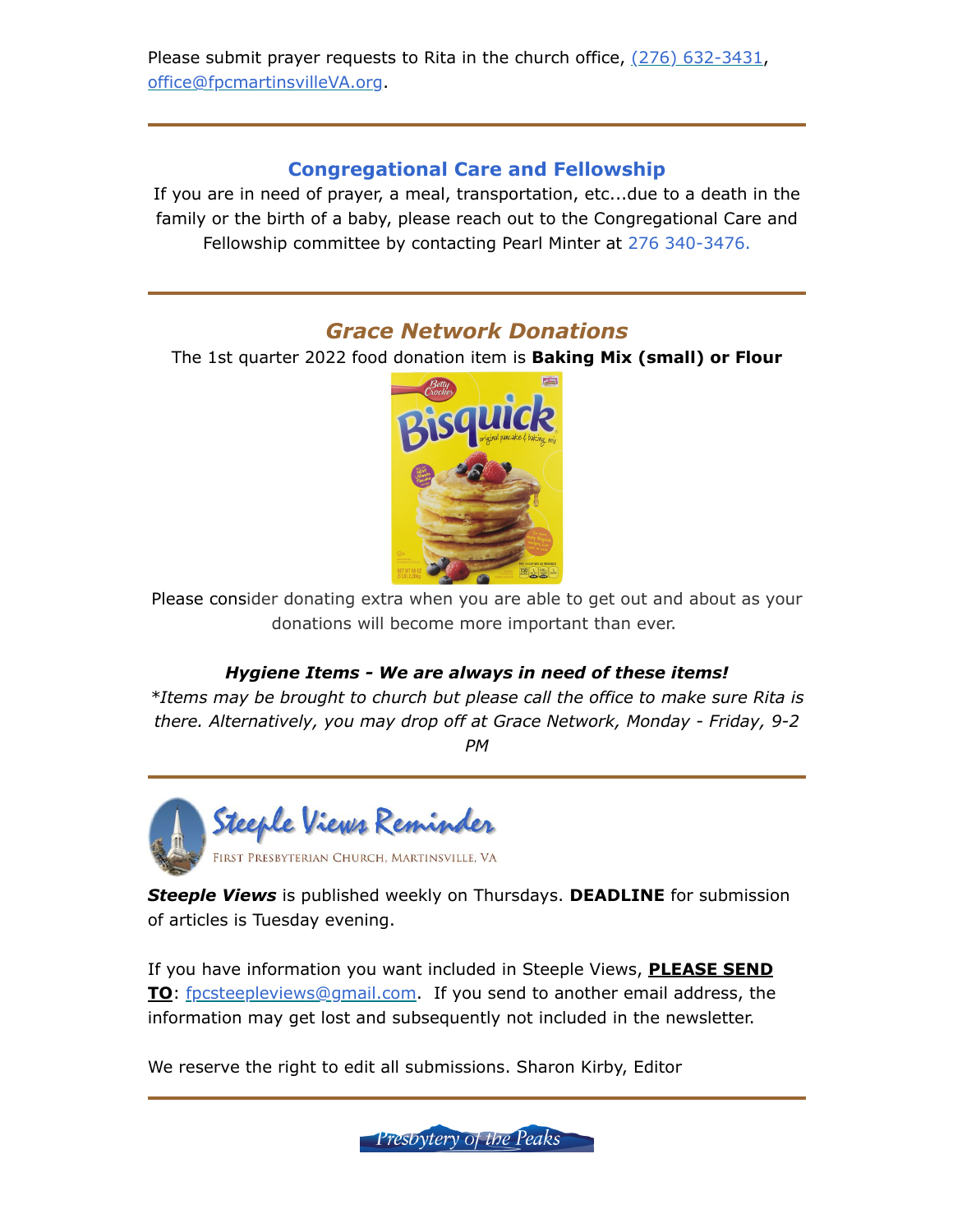### For updates and announcements, please click on the link below or copy and paste into your web browser:

# https://www.peakspresbytery.org/images/2020 Peaks\_Postings/PP\_Aug18\_20 20.pdf

## Our Mission Share God's Love, Embrace Our Neighbors, Nurture Each Other

**Printed copies of** *Steeple Views* are available at church. Current and back issues are also on our website: [www.firstpresbyterianmartinsville.org/page.cfm/topic/newsletter](http://www.firstpresbyterianmartinsville.org/page.cfm/topic/newsletter)

### **Useful Links**

FPC website:

[www.firstpresbyterianmartinsville.org/](http://www.firstpresbyterianmartinsville.org/) or [www.fpcmartinsvilleVA.org/](http://www.fpcmartinsvilleva.org/) FPC online directory: [members.instantchurchdirectory.com/](https://members.instantchurchdirectory.com/) FPC Facebook page: [www.facebook.com/FPCMartinsvilleVA](https://www.facebook.com/FPCMartinsvilleVA) Presbytery of the Peaks: [www.peakspresbytery.org/](http://www.peakspresbytery.org/) Presbyterian Church (USA): [www.pcusa.org/](http://www.pcusa.org/) Daily Bible Readings: [www.presbyterianmission.org/devotion/daily/](https://www.presbyterianmission.org/devotion/daily/)

#### **Church Office Phone:** [276-632-3431](tel:276-632-3431)

#### **Our mailing address is:**

First Presbyterian Church 1901 Patrick Henry Ave. Martinsville, VA 24112

#### **STAFF**

Sam Smith, Youth and Family Ministries Director, [sam@peakspresbytery.org](http://sam@peakspresbytery.org/) Rita Bateman, Secretary/Office Manager, [office@](mailto:office@firstpresbyterianmartinsville.org)[fpcmartinsvilleVA.org](mailto:pastor@firstpresbyterianmartinsville.org) Drema Austin, Bookkeeper, [bookkeeper@](mailto:bookkeeper@firstpresbyterianmartinsville.org)[fpcmartinsvilleVA.org](mailto:pastor@firstpresbyterianmartinsville.org) Carol Carter, Weekday School Director, [wds@fpcmartinsvilleVA.org](mailto:wds@fpcmartinsvilleva.org) Spencer Koger, Interim Director of Music, [srk86879@gmail.com](http://srk86879@gmail.com/)

#### **THE SESSION**

Clerk: Nancy Baker Treasurer: Henry Moore **Class of 2022** Brooke Cundiff: Mission/Outreach Pamela Rakes: Stewardship and Communication Betty Hudson: Christian Education **Class of 2023** Billy Kirby: Administration **Class of 2024** Pearl Minter: Congregational Care and Fellowship